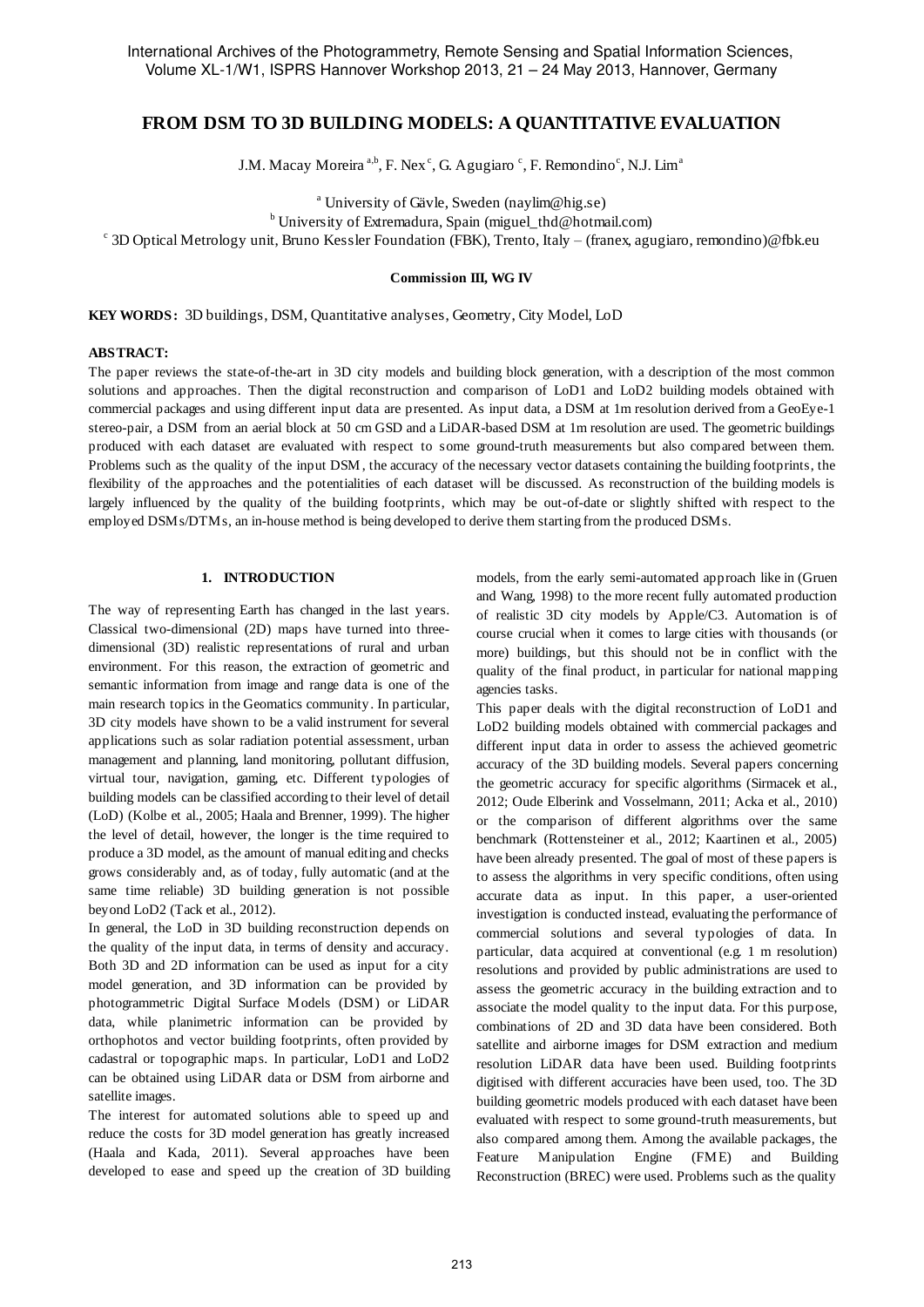of the input DSM and DTM, influence of the necessary cadastral maps, flexibility of the approaches and the potentialities of each dataset will be discussed.

In the following Section 2 the state of the art on building reconstruction is summarised. Then, in Section 3, the available datasets and the generated building models are described in order to introduce the comparison with the ground-truth (Section 4). Finally, in Section 5 the conclusions and the future developments are presented.

## **2. STATE OF THE ART IN 3D CITY MODELLING**

In literature, a huge number of algorithms for 3D building model generation has been presented, proposing very different approaches. Each of these works presents different peculiarities and is conceived for diverse applications that are often related to particular backgrounds or to deal with specific architectonic context: flat roofs for the U.S., pitched roof for the north Europe, data-driven approaches for historical city centres, etc. (please note: this list is just an intentional oversimplified classification for better understanding only!). Due to the high number of contributions, different criteria have been adopted to classify these algorithms (Brenner, 2005; Haala and Kada, 2010): the degree of automation, the use of parametric models to define the building geometries, and the typology of input and output data.

In general, the 3D model extraction can be manual, semiautomated or fully automated. The manual systems consist in manual plotting, hence they don't actually need specific algorithms. Regarding the semi-automated methods, the geometries of the building are automatically reconstructed after the manual identification of some salient roof corners (Gruen and Wang, 1998). Nowadays, the great part of the algorithms proposed in literature is represented by the automated algorithms that extract a model using the input data without user intervention (Lafarge and Mallet, 2012; Rottensteiner et al., 2007). However, in most of the cases, a post-processing editing is required to correct and improve the automatically achieved results.

The building generation can be further sub-divided into modelbased and data-driven approaches (Brenner, 2005) according to the constraints that are used in the building model reconstruction. The model-based methods usually try to fit a parametric roof model to the input data (Henn, et al., 2013; Duruct and Taillandier, 2006; Kada, 2009; Avrahami et al., 2008), while, on the other hand, the data-driven approach reconstructs the roof model according to the input data: the roof is usually segmented and these approaches try to regularize the surveyed information to a roof model (Rottensteiner et al., 2002; Abo Akel et al., 2009; Dorninger and Northegger, 2007). Algorithms can be categorized also according to the input data. In practice, two main typologies can be defined: single-technique and multiple-technique algorithms. The formers exploit a single dataset as input: most of these approaches use LiDAR (Sohn et al., 2008; Sampath and Shan, 2009), but the number of scientific papers considering photogrammetric DSMs is quickly increasing (Nex and Remondino, 2012; Sirmacek et al., 2012; Meixner et al., 2011), as and the improvement of automated image matching methods (Gehrke et al., 2010; Hirshmüller, 2008; Paparoditis et al., 2006) allows the generation of 3D point clouds which in the past were only achievable by LiDAR techniques. Multipletechnique approaches use both 3D and 2D data to extract building geometries: 2D data consist generally of cadastral maps to provide the footprint of each building. The building footprint can otherwise be generated directly from DSMs (Lafarge et al., 2008; Vallet et al., 2011; Awrangjeb et al., 2010) or can be provided as already existing data. Additional information can be provided by RGB (Kim et al. 2009) or multispectral images (Guo et al., 2011; Sohn and Dowman, 2007; Habib et al., 2010) exploiting the complementary nature between range and image data. As a result, most methods deliver simple prismatic models (Lafarge et al., 2008; AboAker et al., 2009), while other methods deal with the generation of reliable meshes, in that a decimated version of the original point cloud is presented (Kuschk, 2013). This kind of applications are suitable for visualization purposes on the web (i.e. Apple/C3); nevertheless, any direct parameters about the dimensions of the building could be also achieved.

In recent years, several private companies have produced commercial software for building extraction (e.g. BREC by VirtualCitySystem, TerraScan by TerraSolid, VRMesh by Virtual Grid, etc.). These products mainly use LiDAR point clouds as input to better classify the data and take advantage of the multi-echo information. In addition, other datasets such as building footprints and orthophotos are generally used to perform the generation of the 3D building geometries. According to the quality of the 3D and 2D data, good models can be achieved, but a post-processing editing is usually performed in order to correct and improve the quality of the automatically generated models. De facto, this check *a posteriori* implies that a really fully automatic procedure for 3D building generation has not been delivered, yet. For this reason, several private companies are involved in the production of 3D city models over entire cities, with dedicated software and manual editing, providing services instead of reselling packages.

## **3. AVAILABLE DATA**

In this work, both 3D and 2D data have been used. Different data typologies have been combined in order to assess the geometric accuracy of the generated models.

# **3.1 3D data**

Three DSMs produced using different data sources have been used: one from a LiDAR flight in 2006, one from airborne images acquired in 2009, and one from VHR satellite stereo-pair images acquired in 2010. The different periods of acquisition does not affect the 3D reconstruction as the area of interest is characterized by new constructions or changes.

The LiDAR-based DSM consists of rasters (2x2 km tiles) at 1 m resolution. The other two DSMs are the result of photogrammetric procedures. The DSM from airborne images at 12 cm GSD was generated using the MicMac software (Paparoditis et al., 2006), it has a grid resolution of ca. 50 cm over an area of approximately  $1 \text{ km}^2$  (i.e. ca. 4.5 million points). The DSM from satellite imagery was generated from a GeoEye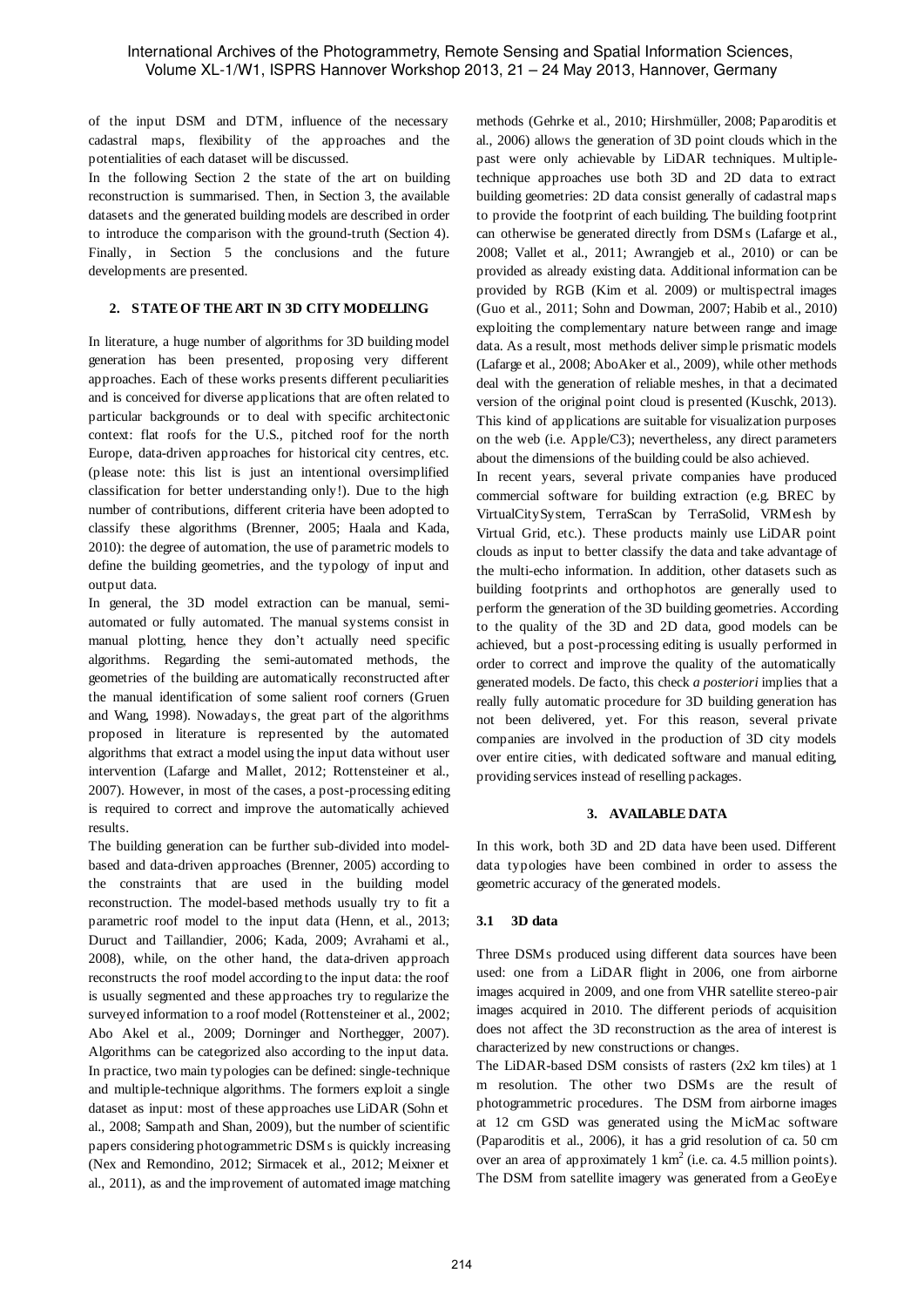stereo-pair using the SAT-PP software. It has a grid resolution of 1 m, spans over an area of 1  $km^2$  and consist of ca. 1 million points. All DSMs, in ASCII format, are in the WGS84-UTM32 reference system. A more detailed explanation of the available data over Trento area is given in (Agugiaro et al., 2012).



Figure 1. Example of DSM data extracted from Geoeye stereopair (a), airborne images (b) and LIDAR data (c).

For each DSM, the free software ALDPAT (http://lidar.ihrc.fiu.edu/lidartool.html) was used to separate the nDSM and the DTM from the DSMs point clouds. Several tests were performed using this software in order to improve the quality of the output datasets, as they were successively used as input for the next steps.

## **3.2 2D data**

When it comes to 2D datasets, two sources were used as input for the building footprints. Both are topographic maps, however at different nominal scales.



Figure 2. Example of used 1:10,000 map (top) and 1:1,000 (bottom) topographic maps.

The first, at nominal scale 1:10,000, covers the whole province of Trento and contains ca. 140,000 building footprints, and a rough classification of the building types (residential, religious, commercial/industrial, etc.). The building footprints are given for the single building or, sometimes, as a generalized group of adjacent buildings. The second one is a topographic map at nominal scale 1:1,000 and covers only the city of Trento. Unlike the previous ones, buildings are represented individually or, sometimes, they are segmented into sub-footprints, each one representing a specific building part. The different geometric characteristics can be best seen in Figure 2.

For each dataset, only those polygons falling inside the study area were extracted and used. For visual inspection, an orthophoto covering the study area was also used.

## **4. GENERATED BUILDING MODELS**

The building models were generated using FME and BREC software. Building REConstruction (BREC) is a software that generates 3D buildings models in LoD1 and LoD2 starting from a DTM and a DSM (e.g. from airborne LIDAR) and 2D building (e.g. cadastral footprints) as input data. This software was used for the city model generation of several large cities (i.e. Berlin). The outputs of the software are for example CityGML and Esri (3D multipatch) shapefile and can be visualized in any software that supports such formats.

According to the software specifications, the LIDAR data needs to have a resolution of at least 1 m but a 2 m resolution is also sufficient for extracting building models at LoD1. The reconstruction results can be edited and refined using the DSM point cloud or orthophotos adapting the model to this data. More information about the software can be found in virtualcitySYSTEMS website.

FME (Feature Manipulation Engine) is mainly a ETL (Extract, Transform, Load) software that translates spatial and nonspatial data to different formats. In addition, FME offers a variety of tools to perform spatial analysis, data exploration and geo-processing activities. FME 2013 includes 400 different transformers to carry out different types of operations.

A mask of approximately 500x500 m was created in ArgGIS and all the data was clipped outside this mask region. Thus, the final data for this study consisted of three DSMs (at the original grid resolution), but having a dimension of 500x500m and, as a consequence, different numbers of points. The FME and BREC models were exported in shp format. ArcScene was used to visualize the 3D models as well as query the building height data for later comparisons. The area of interest for the tests includes buildings of different shapes and heights.

# **4.1 LoD1**

The LoD1 models were created using both the BREC and FME software: the medium height of each building was defined by BREC and the models were generated in FME using footprints and height information. In Figure 3, the results achieved with each of the three DSMs and the 1:10,000 map are presented. The results achieved with the different DSMs are very similar,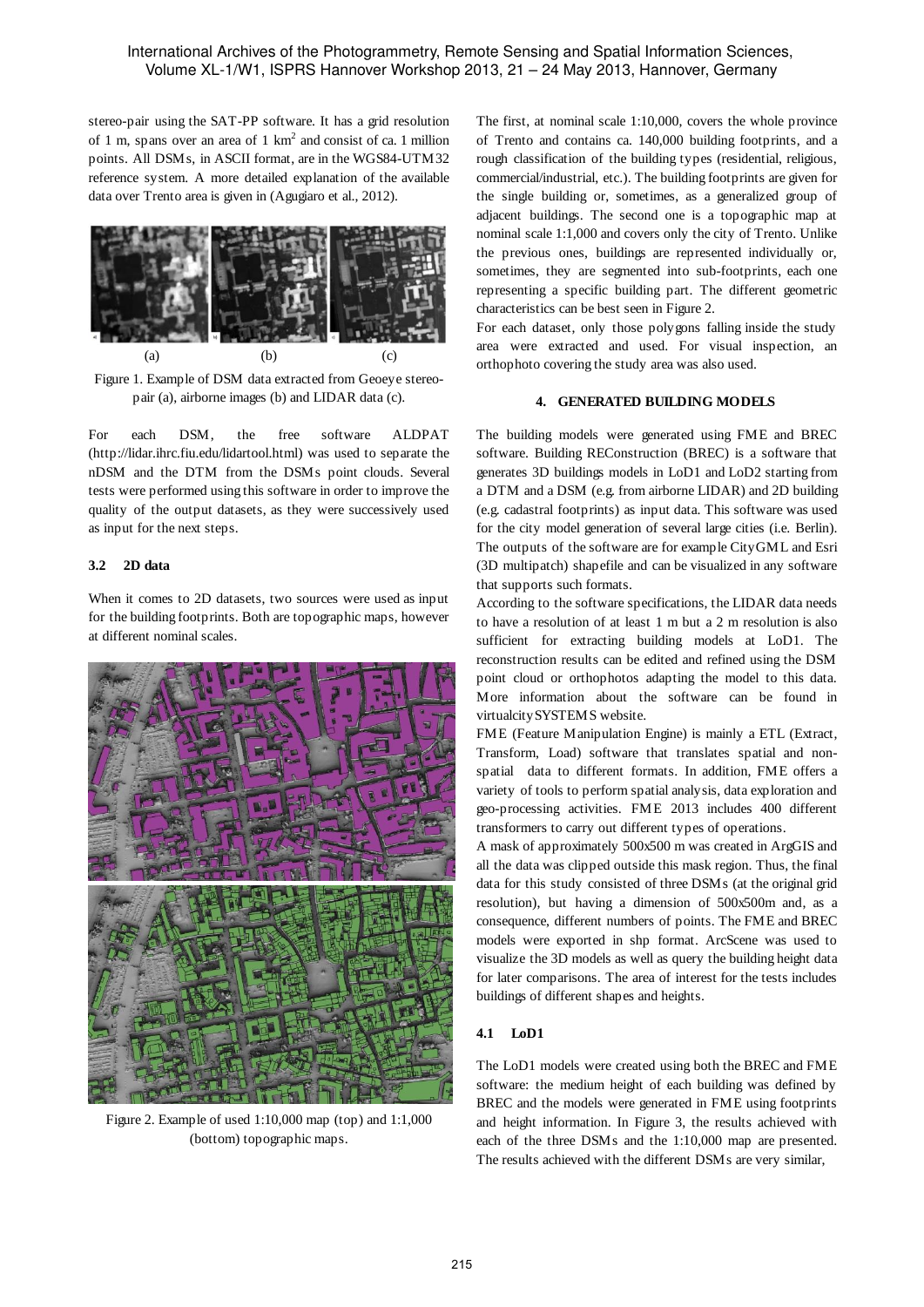International Archives of the Photogrammetry, Remote Sensing and Spatial Information Sciences, Volume XL-1/W1, ISPRS Hannover Workshop 2013, 21 – 24 May 2013, Hannover, Germany



Figure 3. LoD1 prismatic building models generated using the 1:10,000 topographic map with GeoEye DSM (a), airborne images DSM (b) and LiDAR DSM (c).



Figure 4. LoD2 building models generated using the 1:1,000 topographic map with GeoEye DSM (a), airborne images DSM (b) and LiDAR DSM (c).

as the planimetry is defined by the topographic map. The height differences can be detected from a simple visual inspection. In particular the GeoEye model tends to overestimate the height value of little buildings close to higher ones.

This problem can be explained considering the DSM shape that is unable to define sharp edges and mutual occlusions in proximity of high and nearby buildings.

#### **4.2 LoD2**

The 3D building models obtained using the 1:1,000 topographic map are shown in Figure 4. Even from a simple visual inspection it can be observed that the roof reconstruction is very different according to the input data: the results achieved using the airborne and the LiDAR data and airborne images look better than the results achieved using the GeoEye DSM. This is mainly due to the higher level of noise of the satellite DSM.

# **5. COMPARISONS**

Selected building models were finally compared with the real dimension of actually surveyed buildings to assess the quality of the generated building models. A topographical survey was performed in order to determine the dimensions of some buildings on the test area. This survey was only compared with LoD2 models as LoD1 is just an oversimplified version of reality and a mean roof height value from real survey cannot be easily defined. A first comparison was performed by visual inspection aided by the orthophoto, considering the percentage of correctly reconstructed buildings according to their input data. In Table 1 the results achieved for the three datasets and both the topographic maps are presented.

The percentage of correctly reconstructed models is very similar for airborne and LiDAR data, while it is sensibly lower for GeoEye data. In general, the wrong reconstruction are more frequently in correspondence of complex buildings with different height discontinuities and irregular shapes.

Several buildings (17) of different shapes and dimensions were then considered on the test area, in order to define a reliable dataset of measures. In Figure 5 the surveyed buildings are shown in red. These test buildings were considered as they were representative of the building classes in the testfield and they did not have any accessibility problem.

|         |                 | 2D DATA |          |
|---------|-----------------|---------|----------|
|         |                 | 1:1,000 | 1:10,000 |
| 3D DATA | GeoEye          | 41%     | 32%      |
|         | <b>Airborne</b> | 59%     | 47%      |
|         | <b>LiDAR</b>    | 67%     | 61%      |

Table 1. Percentage of correctly reconstructed building in the test area.

The tests considered all the model generated combining the 3D data (GeoEye, airborne and LiDAR) and the 2D data (1:10,000 and 1:1,000 topographic maps). The comparison was focused on both planimetric and height information in order to evaluate in a complete way the achieved results. As it can be guessed, the planimetric error was directly connected to the accuracy of the cadastral map used during the building model generation. In additions, from the comparisons, differences of up to 1 m were detected using the 1:10,000 map, while these values were reduced to 30 cm using the 1:1,000 map.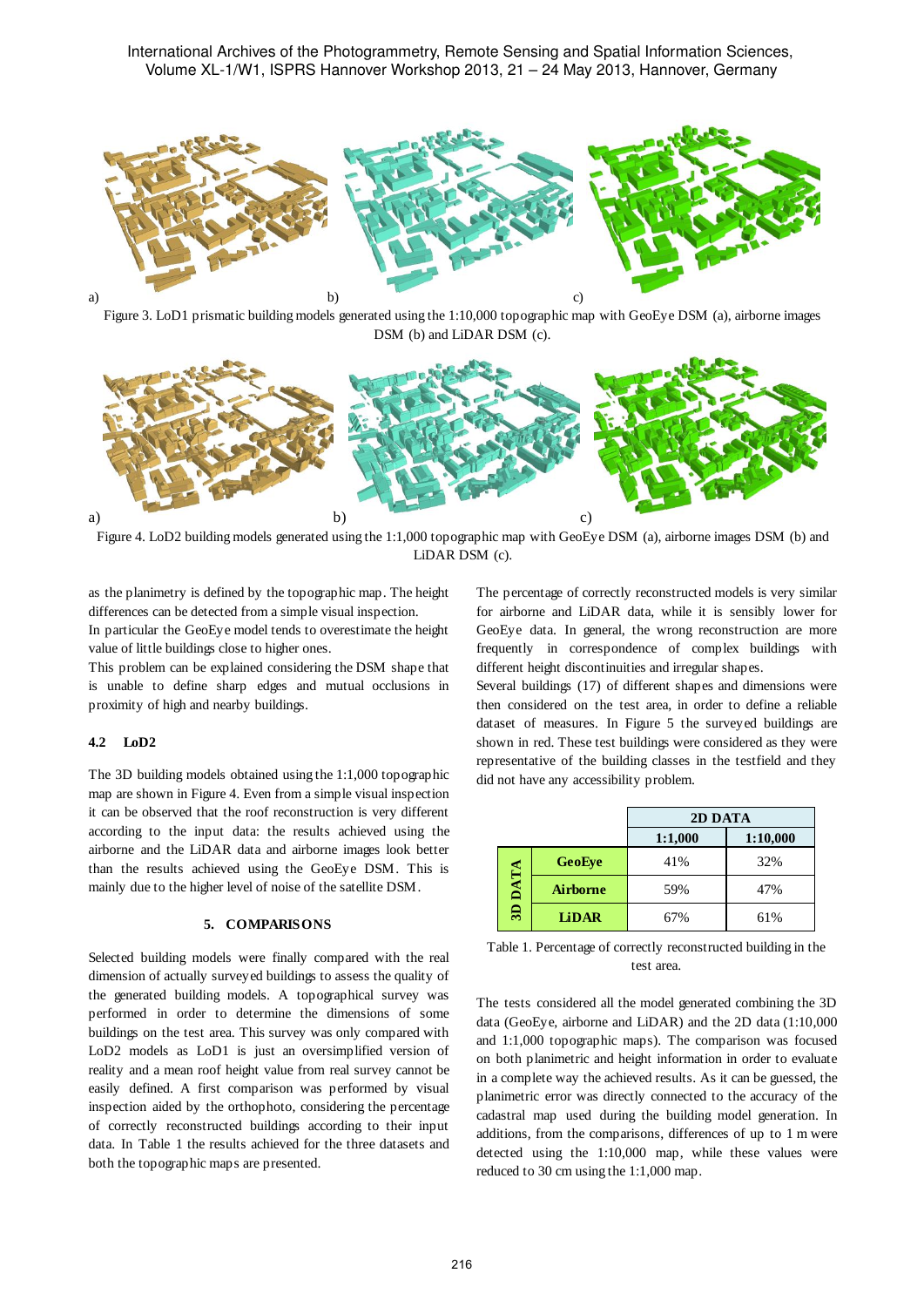

Figure 5. Test area and surveyed buildings for 3D model-ground truth comparison.

The height component comparison lead instead to very different results according to the used DSM as well as the topographic map. The results of this comparison are shown in Table 2 where the mean of the residual values are reported. From this table it emerges that that the higher level of accuracy in the topographic map influences the height accuracy of the resulting 3D building model: results in the first column are generally better than those in the second one.

|                 |                 | 2D DATA          |                   |
|-----------------|-----------------|------------------|-------------------|
|                 |                 | 1:1,000          | 1:10,000          |
|                 | GeoEye          | $1.94 \text{ m}$ | 2.06 <sub>m</sub> |
| <b>ATA</b><br>∍ | <b>Airborne</b> | $1.82 \text{ m}$ | 1.98 <sub>m</sub> |
| ඝ               | <b>LiDAR</b>    | $0.64 \text{ m}$ | $0.51 \text{ m}$  |

Table 2. Mean of the residual values for the different data.

This aspect can be confirmed also by the simple visual comparison. An example is proposed in Figure 6, where the 3D building models generated from the same 3D data (i.e. LiDAR), but using different planimetric maps, are shown: a higher level of detail in the 2D data allows, obviously, for a better model reconstruction.

Another important aspect shown in Table 2 is the lower accuracy of the height values achieved using the 3D data generated by photogrammetric processes. The problem of these data is mainly due to the DTM data than the DSM itself. The



Figure 6. Visual comparison between LoD2 models generated using LiDAR data and different cartographic maps: on the left using 1:1,000 map and on the right using 1:10,000 map.

DTM automatically obtained by photogrammetric DSM is usually noise-affected and it has several discrepancies with

regards to the LiDAR-generated DTM. The photogrammetric DSM quality is influenced by several occlusions on narrow roads. As a consequence, the generated DTM presents several artefacts. This problem is particularly relevant when a simple stereo-couple or traditional overlaps between images are adopted (70% along track and 30% across track) as in the airborne acquisitions. Another reason might also be the quality of the filtering algorithms used in the ALDPAT software.



Figure 7. Test area and surveyed buildings for 3D model vs. ground-truth comparison: significant height differences are at the building base.

Figure 7 shows the superimposed 3D building model generated with airborne DSM and LiDAR data: the red circles highlight regions where differences are concentrated. The roofs have generally the same height, while the building feet have different altitudes.

|  |                |                 | 2D DATA          |
|--|----------------|-----------------|------------------|
|  | <b>3D DATA</b> | <b>Airborne</b> | $0.51 \text{ m}$ |
|  |                | <b>TiDAR</b>    | $0.67 \;{\rm m}$ |

Table 3. Mean absolute residual values of the 3D building models generated using LiDAR and airborne images and the same DTM.

A final comparison was performed considering the building models generated using the airborne DSM and the DTM provided by LiDAR data, as shown in Table 3. The results shows the errors are very similar.

## **6. CONCLUSIONS AND FUTURE WORKS**

The generation of 3D city models is becoming a valid instrument for several applications. Several academic and commercial solutions have been proposed in order to achieve accurate and detailed building models. Most of these solutions integrate both 2D and 3D information to infer building models.

In this paper, a comparison of different building models, generated using different input data and approaches, has been performed. Topographic maps at different scales have been used. A set of commercial, free and open-source solutions have been used to generate DTM and building models. The performed tests have shown that results with different accuracies and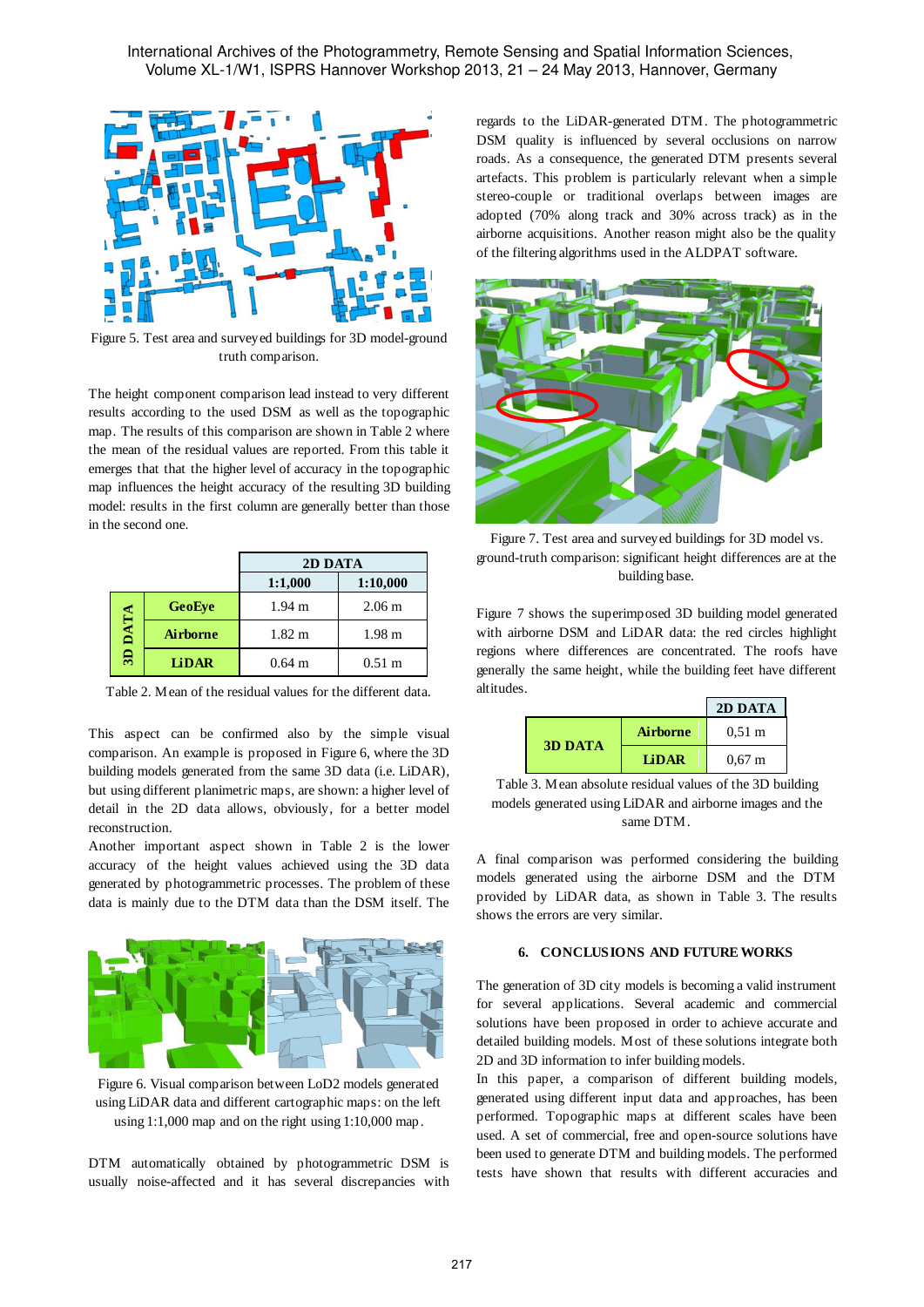## International Archives of the Photogrammetry, Remote Sensing and Spatial Information Sciences, Volume XL-1/W1, ISPRS Hannover Workshop 2013, 21 – 24 May 2013, Hannover, Germany

details can be obtained according to the combination of all input data.

Satellite images provide DSMs that are not ideal for an automated extraction of detailed building models. On the other hand, the modelling of roofs from both airborne and LiDAR data can be accurate and detailed.

Results are strongly influenced by topographic maps and DTM quality too. The scale of the topographic/cadastral datasets and the number of represented details can influence the quality of the 3D reconstruction. Up-to-date topographic maps are always needed in order not to miss complete buildings or parts of them. Secondly, the procedure to produce the DTM from the measured DSM can influence the height of the reconstructed building model. Photogrammetric DSMs are often not able to provide accurate information on narrow streets, in particular if conventional overlaps are adopted and streets are not visible at least in a stereo-pair. Therefore, the generation of DTMs from photogrammetric DSMs can be critical, especially if fully automated solutions are adopted.

The performed tests has shown the importance of planimetric information in the building reconstruction procedure. Topographic maps affect the quality of building models in all the three dimensions in terms of geometric accuracy and completeness/correctness of the reconstruction. Detailed, updated and accurate topographic maps are not always available, therefore an in-house method is under development to derive cadastral maps starting from a DSM. The method was originally conceived for high resolution data and it is able to extract from a DSM the different building footprints and to define the building outlines as a set of lines or curves. Several improvements are still under progress to achieve a reliable cadastral data. Figure 8 shows an example of DSM and related sub-footprint automatically extracted and generalized.



Figure 8. Original DSM, building footprints and generalized contours.

## **ACKNOWLEDGEMENTS**

This work was partially funded by the "CIEM Project" (cofounded Marie-Curie Actions 7th F.P. - PCOFOUND- GA-2008-226070, acronym "Trentino Project") and by and the 3M project (co-founded Marie-Curie Actions FP7-PCOFOUND – GA-2008 226070, acronym "Trentino Project", "Incoming Team 2009").

#### **REFERENCES**

Abo Akel, N., Filin, S., Doytsher, Y., 2009. Reconstruction of complex shape buildings from LiDAR data using free form surfaces.

In: *Photogrammetric Engineering & Remote Sensing*, Vol.75(3). pp. 271-280.

Agugiaro, G., Poli, D., Remondino, F., 2012. TestField Trento: geometric evaluation of very high resolution satellite imagery. *ISPRS Annals of the Photogrammetry, Remote Sensing and Spatial Information Sciences*, Vol. 39(1), pp. 191-196.

Akca, D., Freeman, M., Sargent I., Gruen, A., 2010. Quality assessment of 3D building data. In: *the photgrammetric record*, Vol.25(132), pp. 339-355, December 2010.

Avrahami, Y., Raizman, Y., Doytsher, Y., A polygonal approach for automation in extraction of serial modular roofs. In: *Photogrammetric engineering & remote sensing*, Vol.74, n.11, pp. 1365-1378.

Awrangjeb, M., Ravanbakhsh, M., Fraser, C.S., 2010: Automatic detection of residential buildings using LiDAR data and multispectral imagery. *ISPRS Journal of Photogrammetry and Remote Sensing*, Vol. 65(5), pp. 457-467.

BREC - Building Reconstruction, www.virtualcitysystems.de

Brenner, C., 2005. Building reconstruction from images and laser scanning. In: *International Journal of Applied Earth Observation and Geoinformation*. Vol.6, Issues 3-4, pp.187-198, March 2005.

Dorninger, P., Nothegger, C., 2007. 3D segmentation of unstructured point clouds for building modelling. *Proc. of: PIA - Photogrammetric Image Analysis*, 2007.

Durupt, M., Taillandier F., 2006. Automatic building reconstruction from digital elevation model and cadastral maps: an operational approach. In: *IAPRS&SIS,* Vol.36(Part 3/W24).

FME - Feature Manipulation Engine, http://www.safe.com

Gehrke, S., Morin, K., Downey, M., Boehrer, N., Fuchs, T., 2010: Semi-global matching: an alternative to LiDAR for DSM generation?, *IAPRS&SIS*, Vol. 38(1).

Gruen, A., Wang, X., 1998: CC-Modeler: A topology generator for 3-D city models. *ISPRS Journal of Photogrammetry and Remote Sensing*, Vol.53(5), pp.286-295.

Guo, L., Chehata, N., Mallet, C., Boukir, S., 2011. Relevance of airborne lidar and multispectral image data for urban scene classification using Random Forests. In: *ISPRS Journal of Photogrammetry and Remote Sensing*. Vol. 66, pp.56-66.

Haala, N., Kada, M., 2010: An update on automatic 3D building reconstruction. *ISPRS Journal of Photogrammetry and Remote Sensing*, 65, pp. 570-580.

Haala, N., Brenner, C., 1999. Extraction of buildings and trees in urban environments. *ISPRS Journal of Photogrammetry & Remote Sensing*, 54, pp. 130-137.

Habib, A.F., Zhai, R., Kim, C., 2010: Generation of complex polyhedral building models by integrating stereo aerial imagery and LiDAR data. *PE&RS*,, Vol. 76(5), pp. 609-623.

Henn, A., Groger, G., Stroh, V., Plümer, L., 2013. In: *ISPRS Journal of Photogrammetry and Remote Sensing*, Vol. 76, pp.17- 29.

Hirschmüller, H., 2008: Stereo processing by semi-global matching and mutual information. *IEEE Trans. on PAMI*, Vol. 30(2), pp. 328-341.